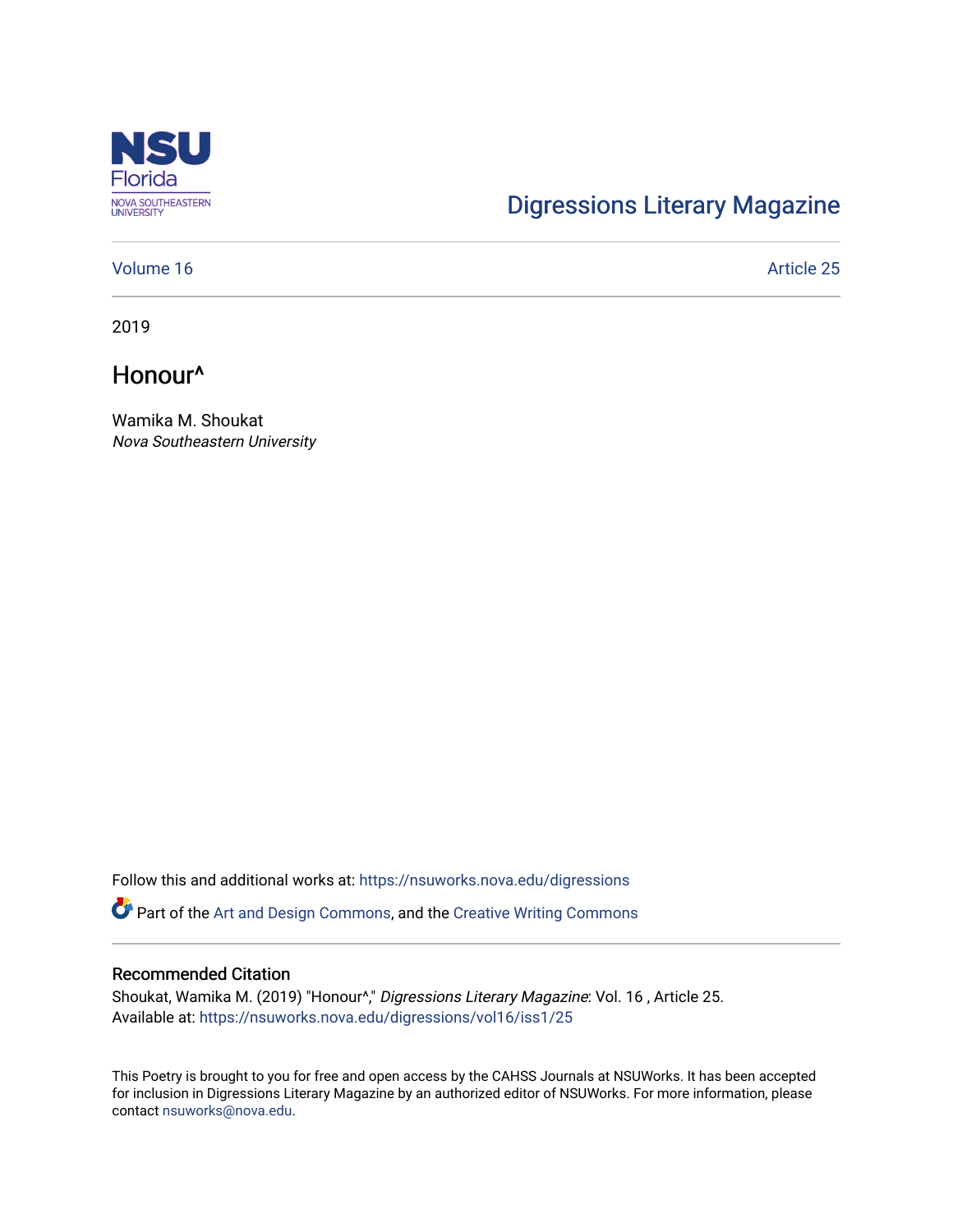# Honour^

## Author Bio

Wamika Shoukat is a sophomore majoring in Biology, with interests in political science, writing, and photography. Her writing is most influenced by her experiences growing up in Pakistan, and she tends to explore social issues through the medium of writing."